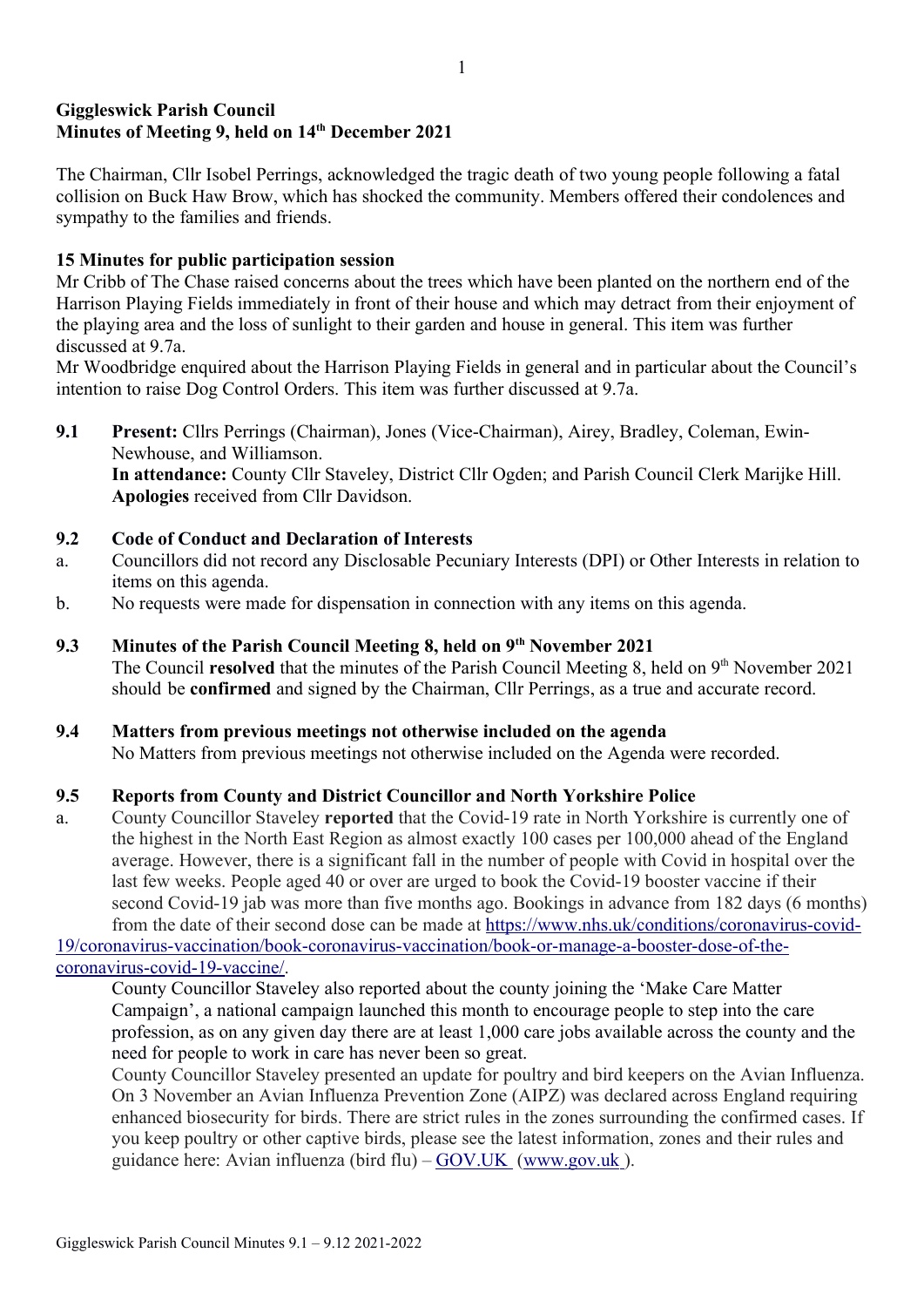Regulations on using mobile phones while driving will soon be tightened and the Police will prosecute motorists who use their mobile phones under any circumstances while driving and anyone caught using a hand-held device while driving will face a £200 fixed penalty notice and six points on their licence.

The Department for Work and Pensions will be giving NYCC £3.5m as part of their Household Support Fund programme in order that people who may be feeling the financial pressures of paying their bills over winter get additional help and letters have been sent to around 8,000 residents who meet the eligibility criteria of getting means-tested help to pay their council tax bill and have a child under the age of 19 living at home to let them know how to claim their e-vouchers.

b. District Councillor Ogden reported that maintenance on the footpath on the Stackhouse side of the Langcliffe locks footbridge, in a poor state of repair, lies just outside of the YDNP and is, therefore, the responsibility for NYCC. Residents can report issues on public right of way in the Yorkshire Dales National Park to: info@yorkshiredales.org.uk Footpaths outside the YDNP should be emailed to paths@northyorks.gov.uk using the form at:

https://www.northyorks.gov.uk/rights-way-maintenance

District Councillor Ogden also reported on the proposal by CDC to sell the site occupied by several garages at Riversdale and, combined with a strip of adjacent land that is currently between the cricket pitch and Riversdale and owned by Giggleswick School, may create a small development of around 10 houses. District Cllr Ogden suggests a constructive conversation with parties involved to resolve issues that may arise with this sale. District Cllr Ogden could not support a sale at this time if the funds from this council-owned community asset were to be pilfered by the newly formed County Council in April 2023 as this money needs to stay in Craven, preferably the northern end, and preferably within the ward affected (Penyghent).

c. The Council had received the written police report, which contained 19 incidents during the period between 5 November and 9 December, notably the fatal collision when a single vehicle collided with a wall near the Golf club at Buck Haw Brow.

# 9.6 Planning

# a. Applications

The Council noted it had not received any planning applications.

# b. Decisions

- The Council noted it had received a decision on the following planning applications:
- 1 YDNPA: Tree Preservation Order No 1 (Giggleswick) 1987 to crown thin and crown lift one sycamore, Drumochter, Stackhouse Lane. Given consent
- 2 CDC: 2021/23361/HH proposed porch extension to existing dwelling, Garstangs Cottage, Garstangs Yard, Belle Hill. Granted
- 3 CDC: 2021/23328/HH Proposal: Single storey extension to bungalow to provide a bedroom and ensuite bathroom, Keswick, Station Road. Granted

# c. Other planning matters

1 The Council noted it had not received an update regarding the proposed development at Little Lords Field.

# 9.7 Reports and updates regarding parish maintenance matters

a. Harrison Playing Fields:

- Regarding the three trees which have been planted in the Children's Play Area the Council reiterated that they have been planted with a view to improve the appearance of this area for all users of the Harrison Playing Fields. The Council agreed to regularly maintain the three flowering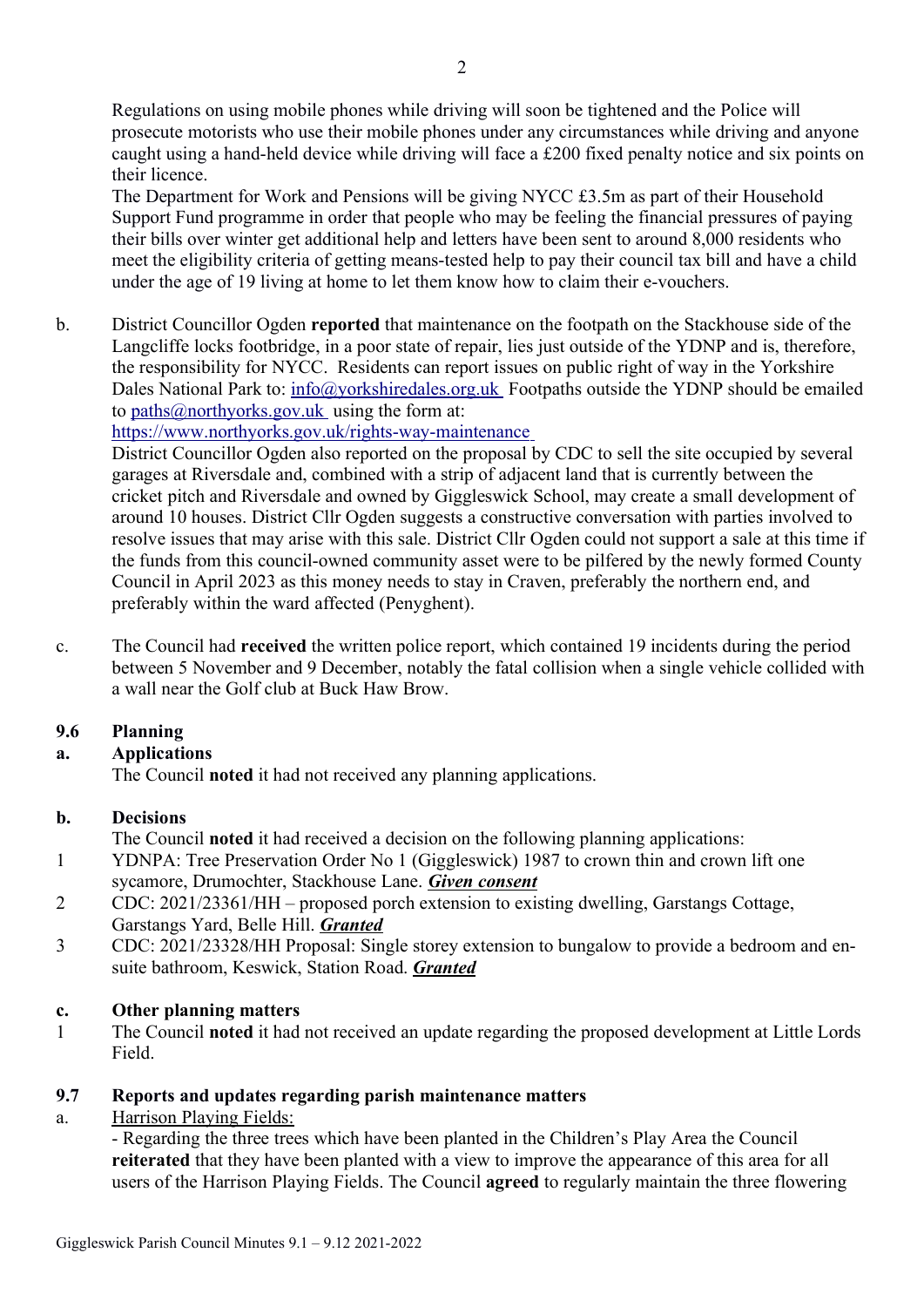cherry trees, small deciduous trees that reach 15-25 ft in height and spread 4 to 8 metres, so that upon maturity should not overhang into any residents' garden or block sunlight into any of the properties. - The Council was informed that the Harrison Playing Fields forms part of the Craven District Dogs (Fouling of Land) Order 1998. The effect of the Order is that it will be an offence under section 3 of the Act if any person in charge of a dog (except where the person in charge of a dog is registered as a blind person) fails to clear up immediately after the dog has defecated on any designated land. Craven District Council has resolved to set the level of the fixed penalty to currently £50. Further information regarding the Council's intention to raise a Dog Control Order to keep dogs on a lead and to prevent dogs from entering the children's play area and the fenced off pitch is awaited. Permanent signage at all entrances will be discussed by Members of the HPF Working Group. - The Council agreed to discuss the draft Risk Assessment at a future Parish Council meeting. - The Council was informed that the strimming of the verges on the Harrison Playing Fields has been completed, apart from a strip near the Tems Beck side of the Fields, which need hand

### b. street lighting:

The Council was informed that LP25 and LP24 on either side of the entrance to Settle Swimming Pool are repaired; and that LP37 at Otters Rise and LP32 near the staff entrance into Settle College are still not working. The Council agreed to contact NYCC Highways.

#### c. bollard at entrance of bridge over Tems Beck to Tems Street

strimming. The Council **agreed** to contact the contractor.

The Council was informed that the road sign at Bucks Lane at Raines Road, leading to Tems Street is not marked as 'dead end'. The Council agreed to make enquiries with Craven District Council if the road sign could be amended. County Councillor Staveley informed the Council that, in order to mitigate issues concerning the weak bridge, a NYCC engineer will make an assessment in terms of the best location for a bollard andd that this assessment will be forwarded to the Council in due course. The Council agreed that Cllr Williamson should investigate the possibility of installing a 'no entry' sign on the abandoned post nearby the entrance to the bridge.

#### d. update on clearing of vegetation on Riverside Path

Cllr Jones reported on the site visit with the Council's grass cutting contractor regarding the clearing of vegetation on the Riverside Path. The Council resolved to accept the quotation to strim the verge on the Riverside Path from Kendalmans to Sandholme Close from path to fence and remove all vegetation for £25 per hour  $+$  VAT. Regarding the strimming of the land in front of the bench facing Arla Dairy downstream to Sandholme Close Cllr Jones reported that it would be extremely difficult to remove such large quantities of vegetation once strimmed. The Council resolved to instruct the contractor to strim the vegetation only from the fence on the left hand site to where the wall drops and along to Sandholme Close as well as the near area in front of the bench facing Arla Dairy and remove the vegetation.

#### e. verges maintenance

The Council was informed that the vegetation on the B6480 opposite the Harts Head has been strimmed; the two areas in front of the Swimming Pool have been strimmed but the vegetation has not yet been removed; and that the strimming of the verge on Raines Road from Southend to the footpath across to Bankwell Road, the verge on Bankwell Road from Sandholme Barn to Kendalmans, and the triangle at the top of Belle Hill is in hand.

# f. further issues relating to NYCC Highways

County Cllr Staveley informed the Council that installation of the signage at the Mill Hill Lane junction with the B6480 to Buck Haw Brow, as agreed by NYCC Highways, will be installed soon.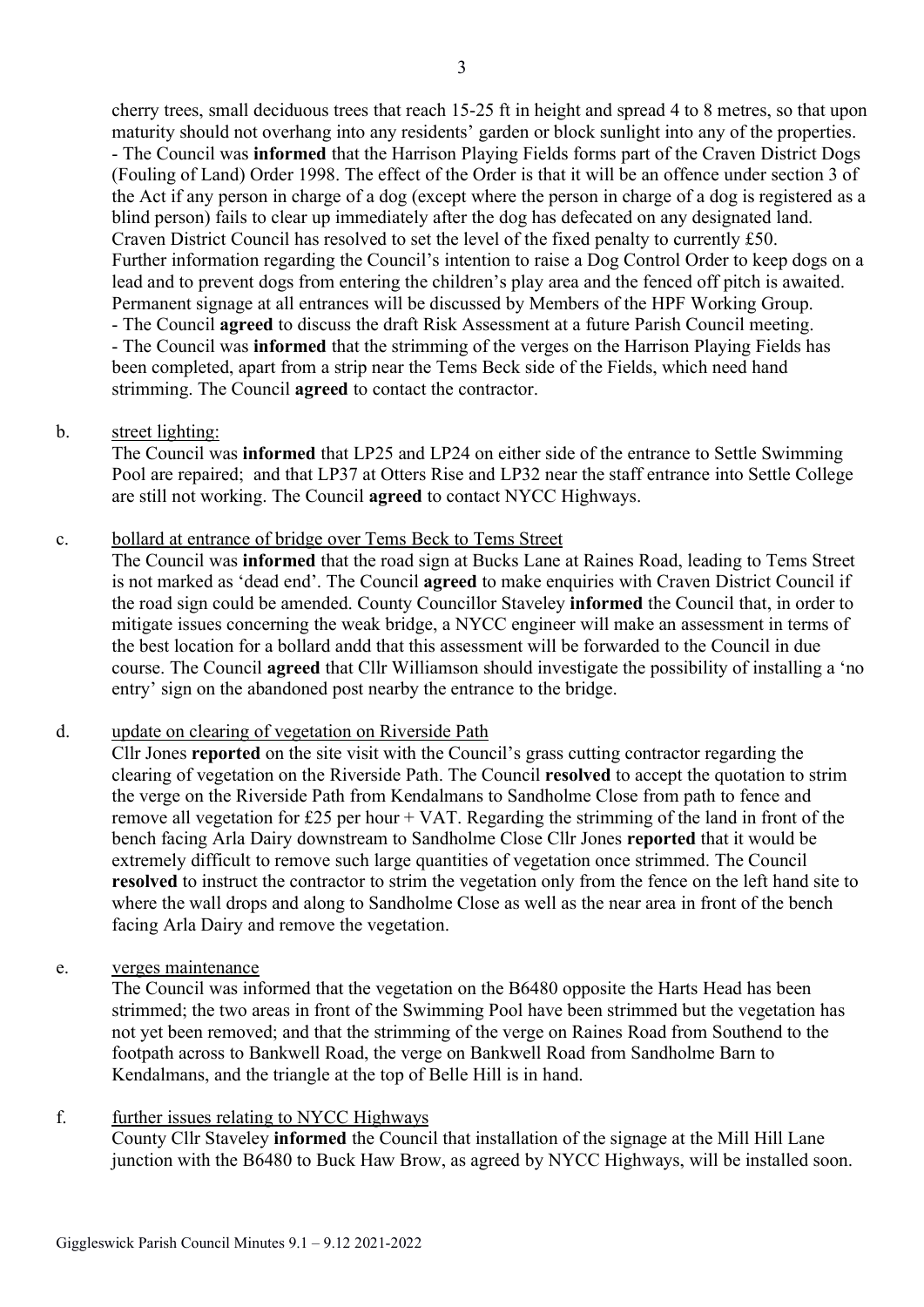Regarding the damaged wall on Raines Road, the Council noted the reply from Airedale Foundation Trust that the wall will be repaired by NYCC Highways who will then claim from the insurance company.

Cllr Coleman reported that wood debris after the stormy weather is stacked on Craven Bank Lane, encroaching into the centre. The Council agreed to contact NYCC Highways to remove the debris.

# 9.8 Reports and updates on parish matters other than maintenance

# a. update on installation of SID on private land

The Council noted the reply from NYCC Highways Senior Road Safety Engineer that the County Council fully supports the positive action parishes and communities wish to take to address speeding concerns in their town or village. However, it is necessary that such signs comply with the signs as prescribed by the Department for Transport in the Traffic Signs Regulations and General Directions 2016 and are located appropriately.

SIDs are not an approved sign and should not be installed on the highway network, nor should they be installed on private land to convey information or a message to road users. The County Council does possess powers to remove them and the Parish Council could be liable for damages should an incident occur that directly involves or is in consequence of that sign(s). The County Council requests that the Parish Council work within the County Council's Temporary VAS protocol, benefiting from the support and guidance of the County Council's highway engineers to ensure the greatest benefit from the prescribed signs is achieved.

The Council resolved to not pursue the installation of a SID further and contact NYCC Highways to refresh all 20 mph roundels on Raines Road and Bankwell Road and ask for some additional 20 mph roundels with a red background.

b. The Queen's Platinum Jubilee Beacons – 2 June 2022 and The Queen's Green Canopy Initiative There was no update regarding the location for The Queen's Platinum Jubilee Beacon. The Council resolved to purchase a Queen's Green Canopy plaque for The Queen's Platinum Jubilee 2022 for £170.00.

The Council was informed that its solicitors have reverted to HM Land Registry with a revised application for first registration of title for The Harrison Playing Fields and that, once the new registered title number is allocated, they will request expedition of the registration formalities in time for The Queen's Platinum Jubilee on  $2<sup>nd</sup>$  June 2022.

# 9.9 Financial Matters

- a. The Council approved the Financial Statements, including the bank reconciliation to 30 November 2021 and it noted the total balance of all accounts as £30,731.07, with £10,146.73 in revenue and £20,584.34 in capital funds.
- b. The Council resolved to approve payment of the following accounts:-
	- G.A. Hewitt & Son of £625.00 for verges strimming in November on HPF and some in the village;
	- PBA of £2,270.16 for purchase of 22 trees and materials for planting;
	- Pendle Shot Blasting of £300 for shotblasting playing fields gate at the Vicarage;
	- Lay of the Land of £262.00 for supply and installation of Christmas Tree with lights on loan;
	- clerk's salary of £499.20 for December 2021;
	- Giggleswick Parish Rooms of £100 for hire of room in 2021.
	- To note receipt of £350.00 from NRRUFC for hire of Lower Fellings 2021-2022

To note receipt of £1.30 as 'Penny Bun' Rent to the Trustees of the Giggleswick Charities

c. The Council considered the draft budget for the financial year 2022-2023 and agreed to set the expenditure budget as £23,540 and the receipts budget as £24,681. The Council resolved to precept the Billing Authority, Craven District Council, for £22,000, the same amount as the previous year.